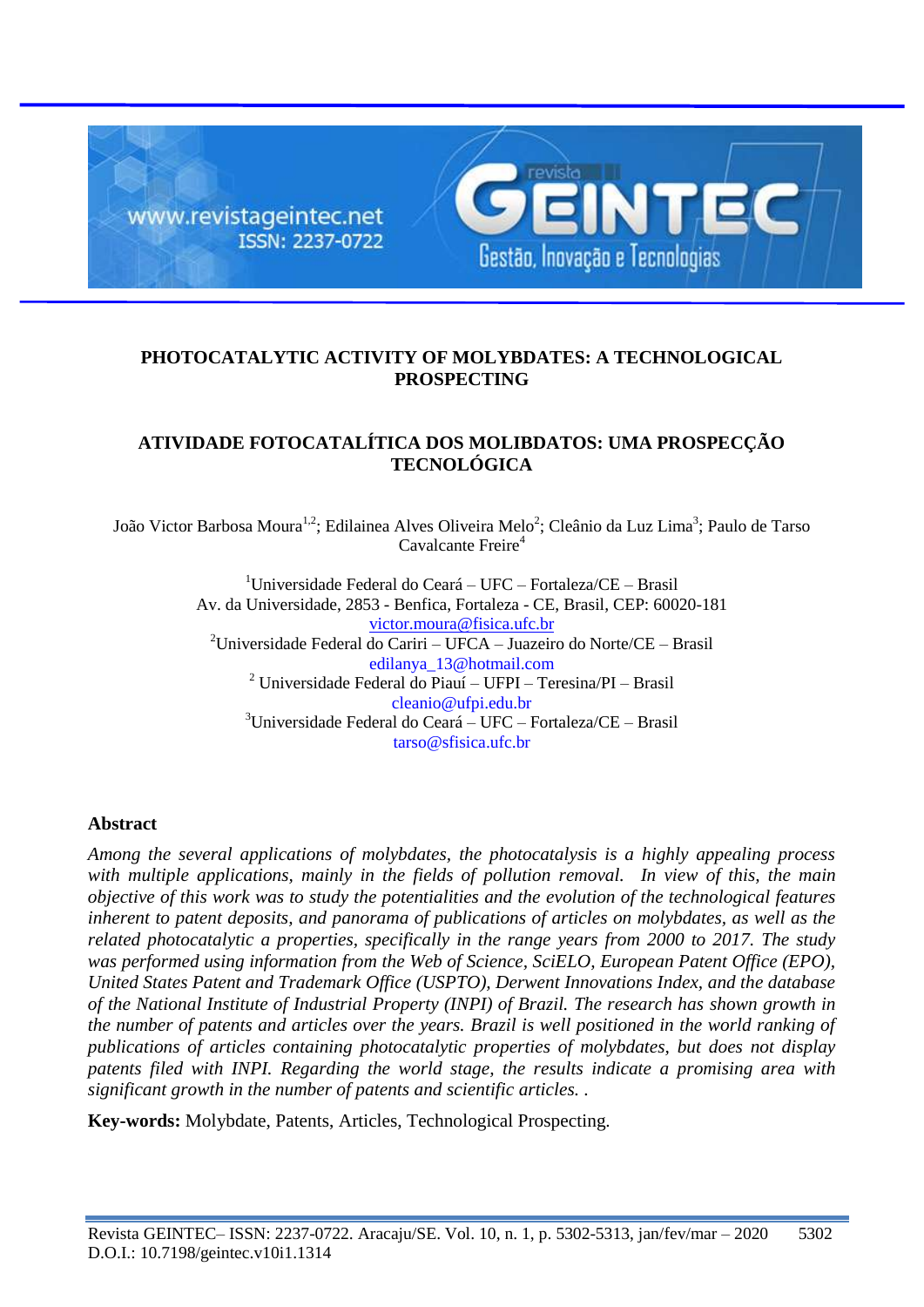## **1. Introduction**

Molybdates constitute an important class of materials belonging to the group of transition metal oxides that exhibit various functional properties, which depends on the structure (MACZKA et al., 2012, p. 1337). The molybdates have attracted wide attention due to their physical properties and applications such as photoluminescence (GOUVEIA et al., 2014, p. 5589), photocatalytic properties (MOURA et al., 2017, p. 261), humidity sensor (RAJ et al., 2002, p. 230), magnetic properties (DING et al., 2007, p. 747), anode for lithium-ion batteries (ZHENG et al., 2015, p. 449), pressure induced amorphization (MOURA et al., 2016, p. 88), phase transition (MOURA et al*.*, 2016, p. 98) and antibacterial activity (TANG et al., 2013, p. 124). In addition to diverse applications, these materials have the advantage to be obtained with different synthesis routes, favoring a wide variety of sizes, morphologies, and structures (GOUVEIA et al., 2014, p. 5590; MOURA et al., 2016, p. 89; TANG et al., 2013, p. 124).

With the great rationing of drinking water in the world, leaders have focused on mechanisms of water decontamination, thus promoting the disposal of water in nature in order to reduce environmental pollution. The contamination of water is mainly due the agricultural practice with the use of pesticides and the contamination of water by the use of dyes in the industry. As a consequence, it has become a theme of study by the scientific community around the world, with the intention of reducing the damages caused on the environment. Faced with this series of factors, water pollution has been a subject of extreme interest in all parts of the world in both developed and developing countries. Brazil is a pioneer in the issuance of regulatory standards for the disposal of liquid effluents, as exemplified in the Normative Instruction No 2, of January 3, 2008 (BRASIL, 2008, p. 3). These are new labor standards to be followed by agricultural aviation in accordance with the operational and safety technical standards for this sector (MOURÃO; MENDONÇA, 2009, p. 2181).

In view of this, the search for new technologies applicable to the treatment of domestic and industrial effluents, which are more innovative, less expensive and that prioritize the environmental component, has grown. However, it is not enough to develop technologies to qualify, quantify, control and treat effluents. An issue as important as treating what is already polluted is to develop processes with the minimum generation of waste, thus avoiding the production of more effluent to be treated. Advanced oxidative processes have been widely used as an alternative in the treatment of contaminated effluents, especially photocatalytic processes used in the treatment of water contaminated by organic compounds. Among several applications of molybdates, the photocatalysis is a highly appealing process with multiple uses, mainly in the field of pollution removal (MOURA et al., 2017, p. 262). The molybdates have opened interesting perspectives of use in the photocatalysis area because of the possibility of their production with different morphologies, high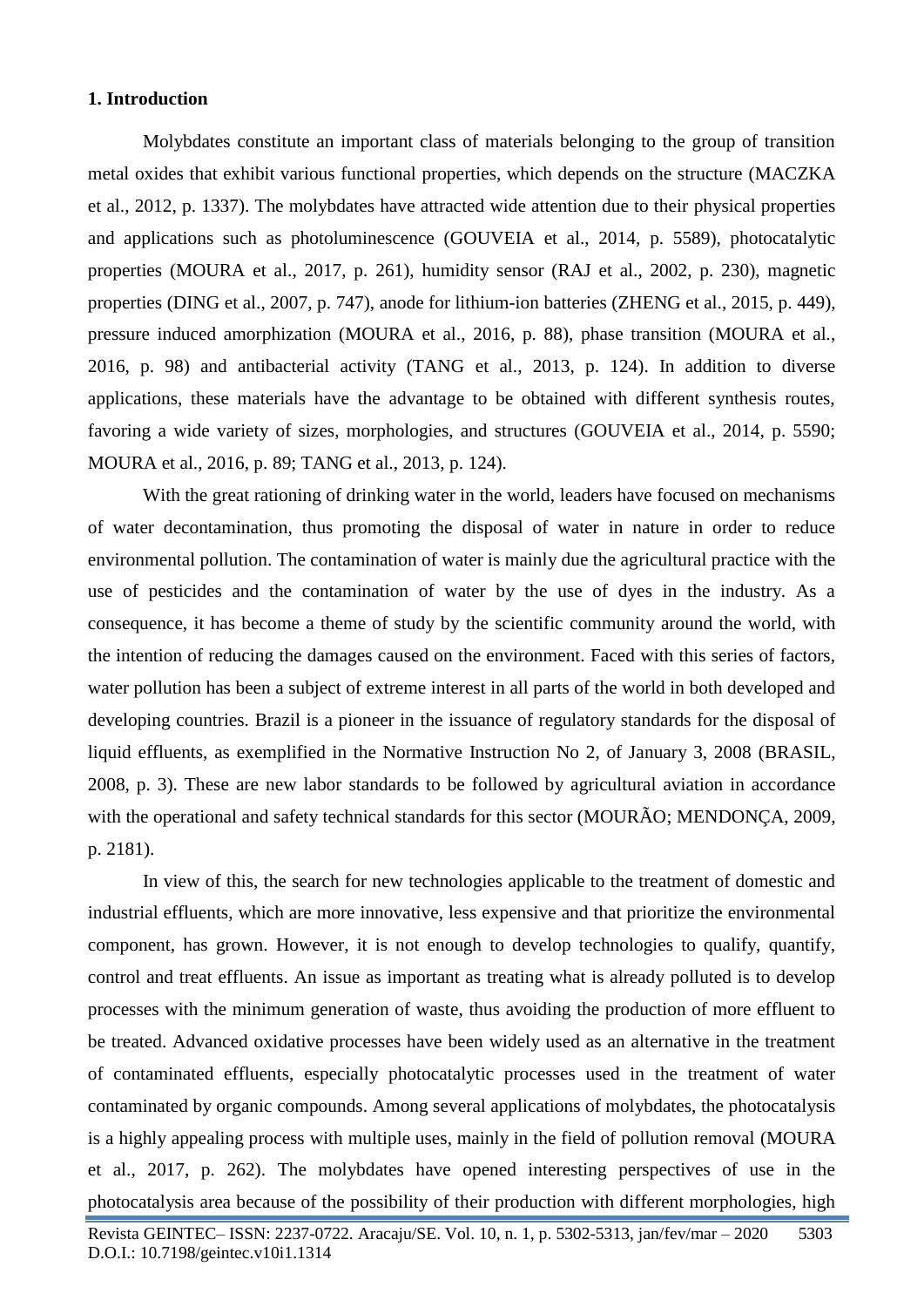surface area and reduced size (CAVALCANTE et al., 2013, p. 344; FU et al., 2007, p. 696; LI; XUE; LIU, 2015, p. 1911; SONG et al., 2010, p. 1123).

Based on the foregoing, the main objective of this work was to study the potentialities and the evolution of the technological features inherent to patent deposits, and a panorama of publications of articles on molybdates, as well as the related photocatalytic properties, specifically in the years expanding from 2000 to 2017. In order to obtain the data, research was carried out in the patent databases: Derwent Innovations Index (DII), European Patent Office (EPO), United States Patent and Trademark Office (USPTO) and National Institute of Industrial Property of Brazil (INPI) (DII, 1963; EPO, 2018; USPTO, 1994; INPI, 2014). It is important to note that the Derwent Innovations Index is not a patent filing platform, it is a patent search database.For the search for information regarding the publication of articles, the Web of Science and SciELO databases were used (WEB OF SCIENCE, 2015; SCIELO, 2014).

## **2. Methods**

The present work was based on the technological prospection having as source of patents deposited in the following databases: Derwent Innovations Index, European Patent Office (EPO), United States Patent and Trademark Office (USPTO) and National Institute of Industrial Property of Brazil (INPI). The search in the patent databases was carried out using the advanced search options, with keywords present in both title and abstract, also employing the Boolean operator´s features, the truncation characters and the filing date of patents between 2000 and 2017. The terms and combinations used for the research were: "Molybdate (Molibdato)"; and "Molybdate AND Photocataly\* (Molibdato AND Fotocatali\*)". The asterisk (\*) truncation character was used with the purpose of facilitating the search, the term "Photocataly\* (Fotocatali\*)", comprises the words "Photocatalysis (Fotocatálise)", "Photocatalytic (Fotocatalítica)" and "Photocatalyst (Fotocatalizador)". For the search of scientific articles, were used the databases Web of Science and SciELO, using the same search procedures and words used to search for patents. The term "molybdate" was chosen because it is the class of materials focus study in this work. In addition, the words "photocatalysis", "photocatalytic" and "photocatalyst" (photocataly\*) were used in the search because they refer to the process of application of molybdates in environmental remediation ("photocatalysis"), to photocatalytic properties of this materials ("photocatalytic"), and to the adjective referring to molybdates that have photocatalytic properties ("photocatalyst"), respectively. The research of articles and patents was conducted between March and April 2018.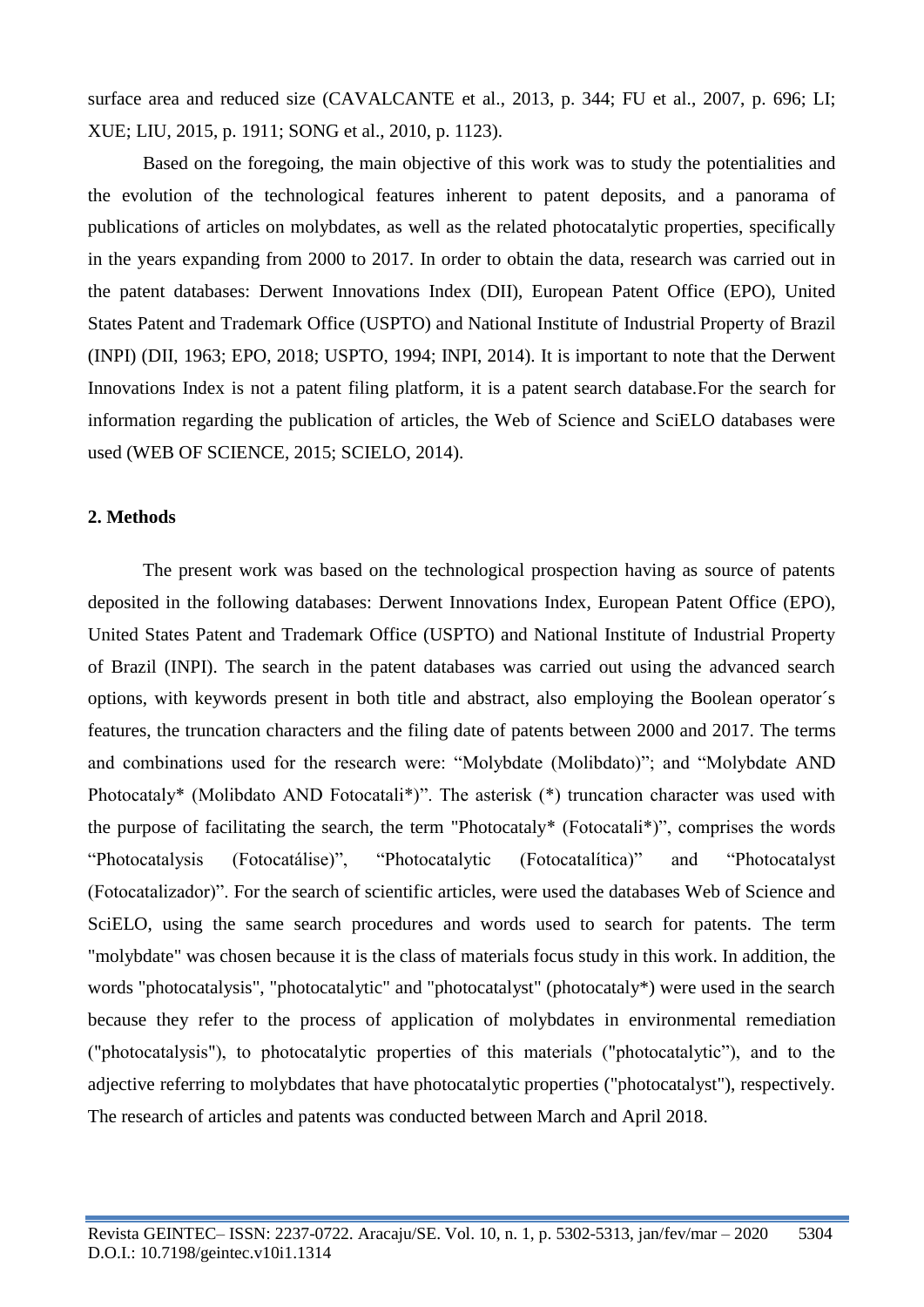#### **3. Results and discussion**

## **3.1. Patents**

Table 1 shows the number of patent deposits found at INPI, EPO, USPTO and Derwent Innovations Index related to the keywords of the present research, and based on Table 1, we see that the overwhelming majority of deposits are revealed by the search in the Derwent Innovations Index database, both in the search using the word "Molybdate (Molibdato)", and also using the combination "Molybdate AND Photocataly\* (Molibdatato AND Fotocatali\*)". Unlike the Derwent Innovations Index database, the national patent office INPI presented a small number of search records using the word "Molibdato" (only 38 deposits) and did not present any patent filings on the search with the combination "Molibdato AND Fotocatali\*". The very low number of patents shown in the INPI database reveals a worrying situation, since the number of patent registrations shows the Brazilian property on inventions generated, being an obstacle to the technological innovation of the country. Due to the large patent registration number, we used the search results in the Derwent Innovations Index database to perform a detailed analysis of the International Patent Classification (IPC), which is a tool used for classification or retrieval of patent documents. Figure 1 shows the number of patents found in function of the International Patent Classification (IPC).

| <b>Search Terms</b>                                        | <b>INPI</b> | <b>EPO</b> | <b>USTO</b> | <b>Derwent</b> |
|------------------------------------------------------------|-------------|------------|-------------|----------------|
| Molybdate<br>(Molibdato)                                   | 38          | 7738       | 13797       | 16927          |
| Molybdate AND Photocataly*<br>(Molibdatos AND Fotocatali*) |             | 128        | 159         | 228            |

| Table 1 – Patents filed by database. |
|--------------------------------------|
|--------------------------------------|

Source: Author's own table (2018)

Figure 1 – Patents filed by International Patent Classification (IPC) for the terms (a) "Molybdate" and (b) "Molybdate AND Photocataly\*".

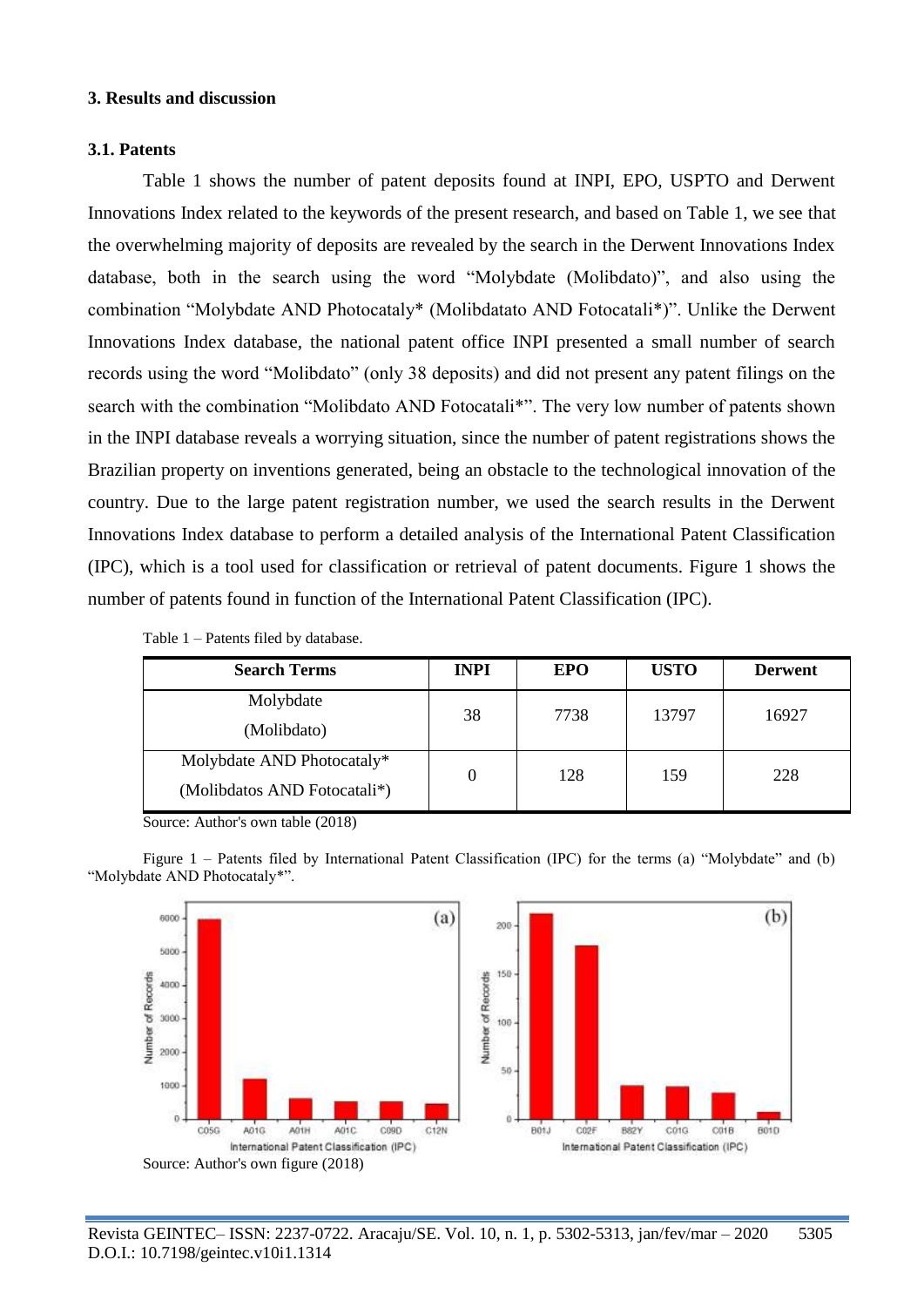In Figure 1 (a) we can see that for the search term "Molybdate" the largest numbers of patents are in the classifications represented by the letters "C" and "A", which correspond to the classification Chemistry and Human Needs, respectively. The highlighted subclass for the term "Molybdate" was the "C05G", demonstrating that the deposited patents are mostly classified in Section C (Chemistry), Class C05 (Fertilizers) and Subclass C05G (Fertilizer Mixtures), indicating that molybdates have wide application in the chemical industry, in particular as an additive in the production of fertilizers (GUIA IPC, 2017). The use of molybdates as human needs appears as the second largest number of patents deposited in Section A (Human Needs), Class A01 (Agriculture) and Subclass A01G (Horticulture), showing together with Subclass C05G, which appeared in greater number, the great importance of molybdates in the production of agricultural inputs.

Subclass B01J appears with the highest number of patents deposited on the search using the combination "Molybdate AND Photocataly \*" (Figure 1 (b)). This shows that most of the deposited patents regarding the use of molybdates as a photocatalyst classified in Section B (Processing operations), Class B01 (Physical or chemical processes or apparatus in general) and Subclass B01J (Chemical or physical processes). Subclass C02F (in Section C (Chemical), Class C02 (Water treatment) and Subclass C02F (Water treatment, wastewater, sewage or sludge and slime)) appears with the second largest number of patents deposited.

The subclasses B01J and C02F presented the majority of patents deposited when compared to the other subclasses, indicating the relevance of the photocatalytic application of molybdates in the chemical processes of water treatments and showing the great importance of this family of materials as environmental remediators. The use of molybdates as a photocatalytic agent appears in small numbers when compared to their use as in the chemical industry applied to agriculture (see Figure 1 (a) and (b)). However, although it has been neglected by the industry, the study of the applications of these materials as photocatalysts has increased in an extraordinary way in the last decade as we will see in the next section.

Figures 2 and 3 show the areas where most deposits patents based on a search using the terms "Molybdate" and "Molybdate AND Photocataly \*" are found. The search using the term "Molybdate" (Figure 2) shows the vast application in the field of chemistry, as already evidenced by the International Patent Classification (IPC); the second largest area of application corresponds to the science of polymers, indicating possible application of the material in the form of composites.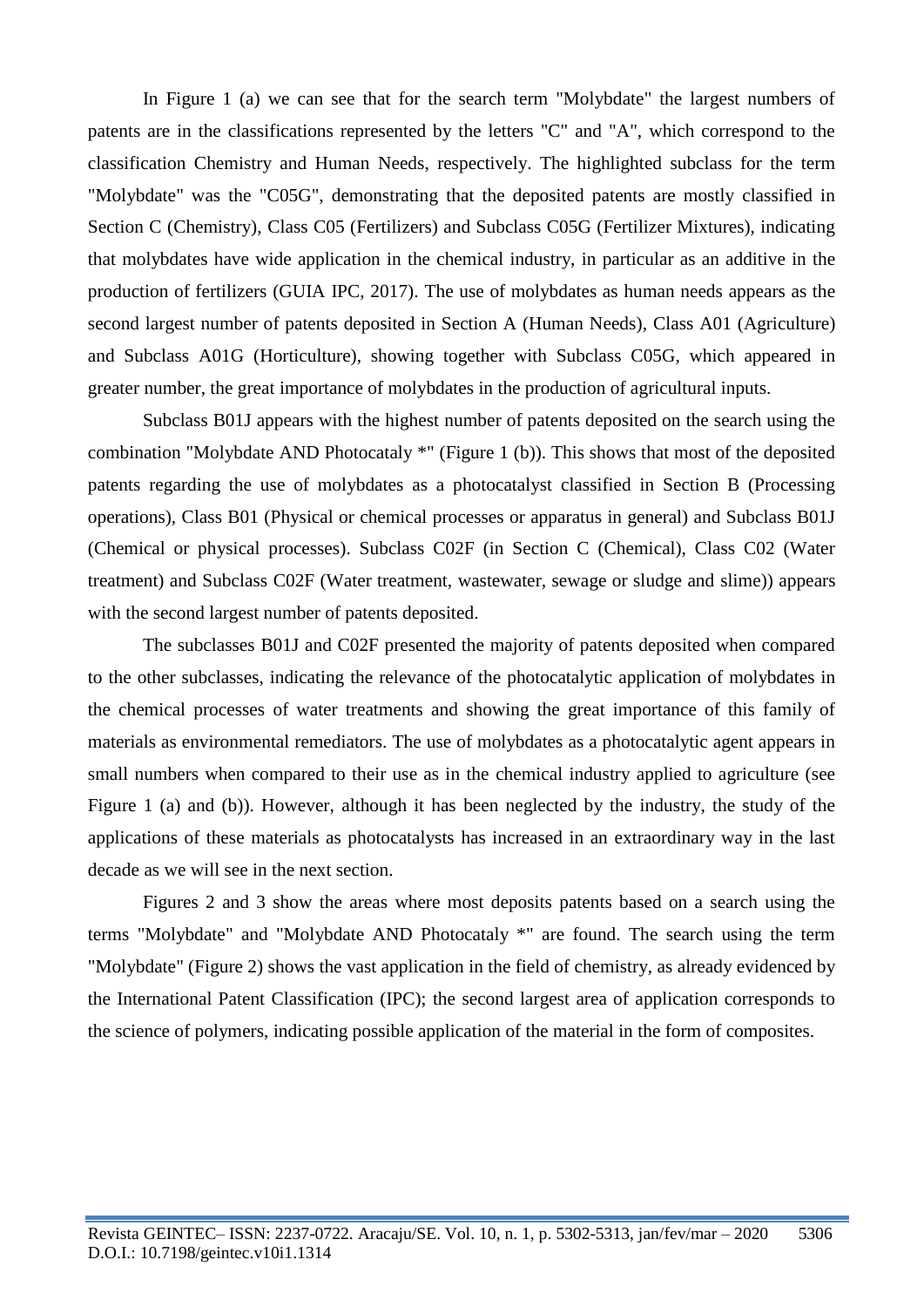

Figure 2 – Patents filed by application area for the term "Molybdate".

Source: Author's own figure (2018)

Figure 3 shows the result of the number of patents according to the main areas of application using the combination of search "Molybdate and Photocataly \*". As in the search using only the term "Molybdate", Figure 3 presents the area of Chemistry as the leading number of patent deposits of molybdates applied in photocatalysis, followed by the Engineering . The areas of chemistry related to the reactions occurring in the process of photocatalysis and the engineering by the mechanisms that govern the process of assembling and projects of environmental remediation stations are highlighted.



Figure 3 – Patents filed by application area for the terms "Molybdate AND Photocataly\*".

# **3.2. Articles**

Table 2 shows the number of articles related to the keywords of the present study in journals as recorded in both Web of Science and SciELO.

Source: Author's own figure (2018)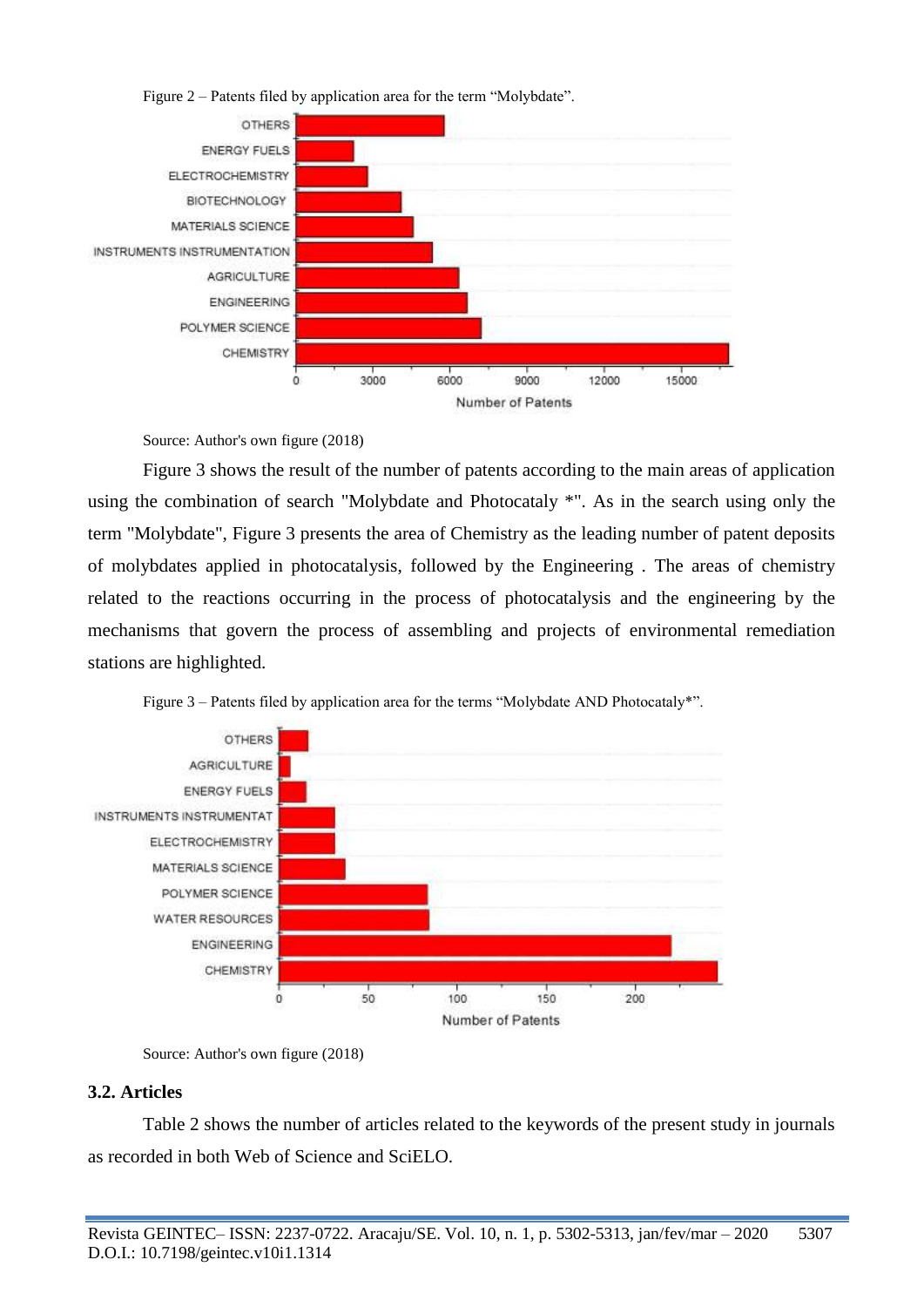Table 2 – Article filed by database.

| <b>Search Terms</b>                                        | Web of<br><b>Science</b> | <b>SciELO</b>     |
|------------------------------------------------------------|--------------------------|-------------------|
| Molybdate<br>(Molibdato)                                   | 6361                     | 56                |
| Molybdate AND Photocataly*<br>(Molibdatos AND Fotocatali*) | 269                      | $\mathbf{\Omega}$ |

Source: Author's own table (2018)

Due to the large number of articles, was used a search of results in the base of journals from Web of Science to perform a detailed analysis of the number of articles published per year, the countries with greater number of publications and the main research areas in which more articles have been published on the subject. Figure 4 shows the number of articles published per year, between 2000 and 2017, for a search using the term "Molybdate". The growing number of publications dealing with molybdates indicates the great importance of this family of materials to the scientific community. The search for the number of articles per year using the combination "Molybdate AND Photocataly \*" is shown in Figure 5, where we observe an exponential growth of the number of publications per year, also revealing the importance that was given by the scientific community to the study of molybdates as photocatalysts, and indicating a possible rise of this area in the next years. However, it is worth to note that the number of articles published between 2000 and 2017 related to photocatalytic activity of molybdates is still very small when compared to the number of publications for the general term "Molybdates".



Figure 4 – Number of articles per year for the term "Molybdate".

Source: Author's own figure (2018)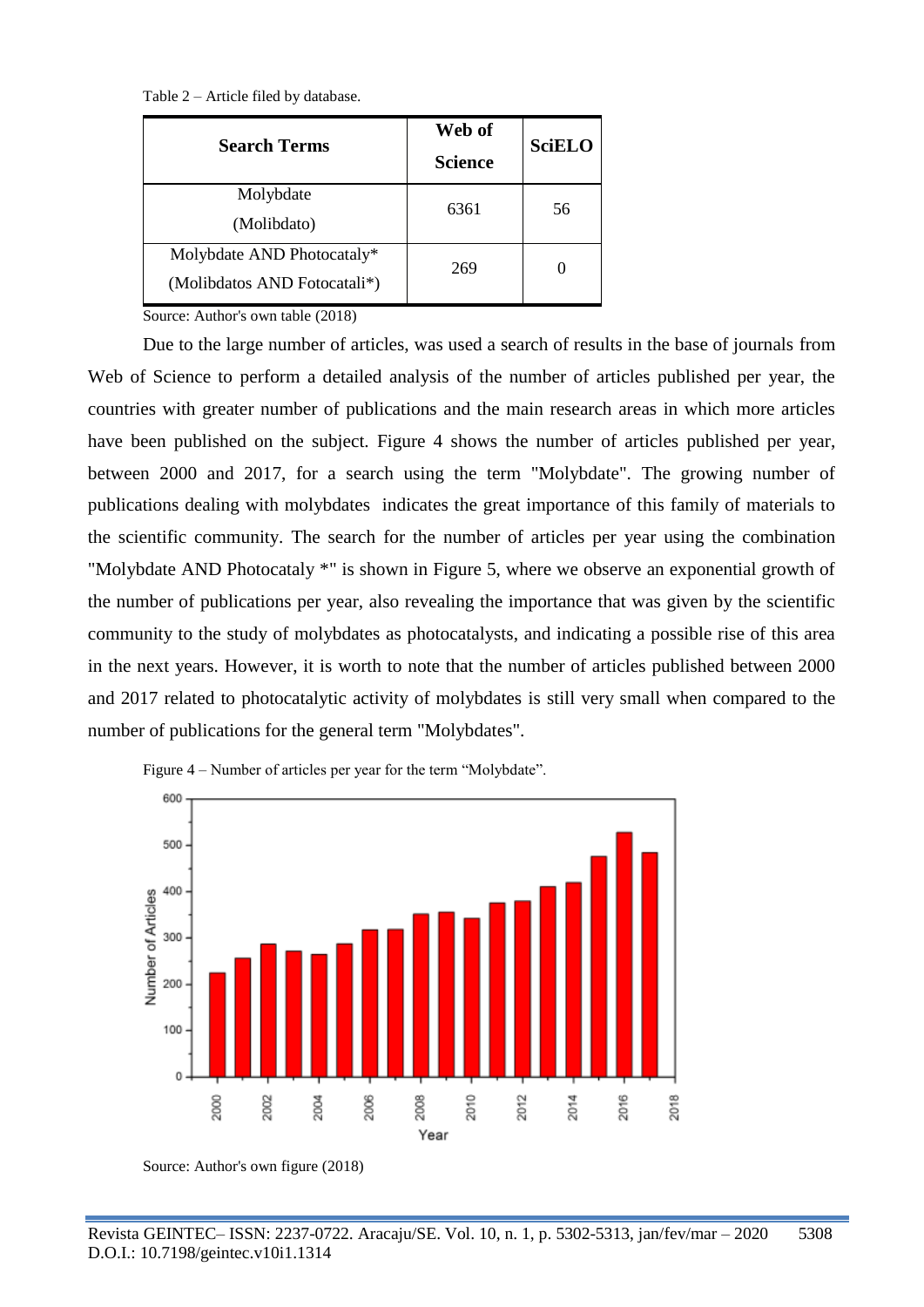



Source: Author's own figure (2018)

Among the countries that publish the largest number of articles related to the term "Molybdate" in the Web of Science base are China, the United States and India, as illustrated by Figure 6. Brazil appears among the ten countries with the largest number of scientific papers on molybdates, but it is still in a timid position, which emphasizes the need of the community of Brazilian researchers to work in this area. Figure 7 shows the number of papers published per year with the combination of the terms "Molibdate AND Photocataly  $*$ ". China, India and Iran are at the top when the field of photocatalytic activity of molybdates is considered. Brazil is well positioned, soon after the Iran, showing itself as a country with a great research focus in the area of photocatalytic properties of molybdates. This fact apparently contradicts the results of the patent searches in the INPI database, but, in fact, reveals the main focus of the academic community on basic science, without interest in intellectual property for the theme of research.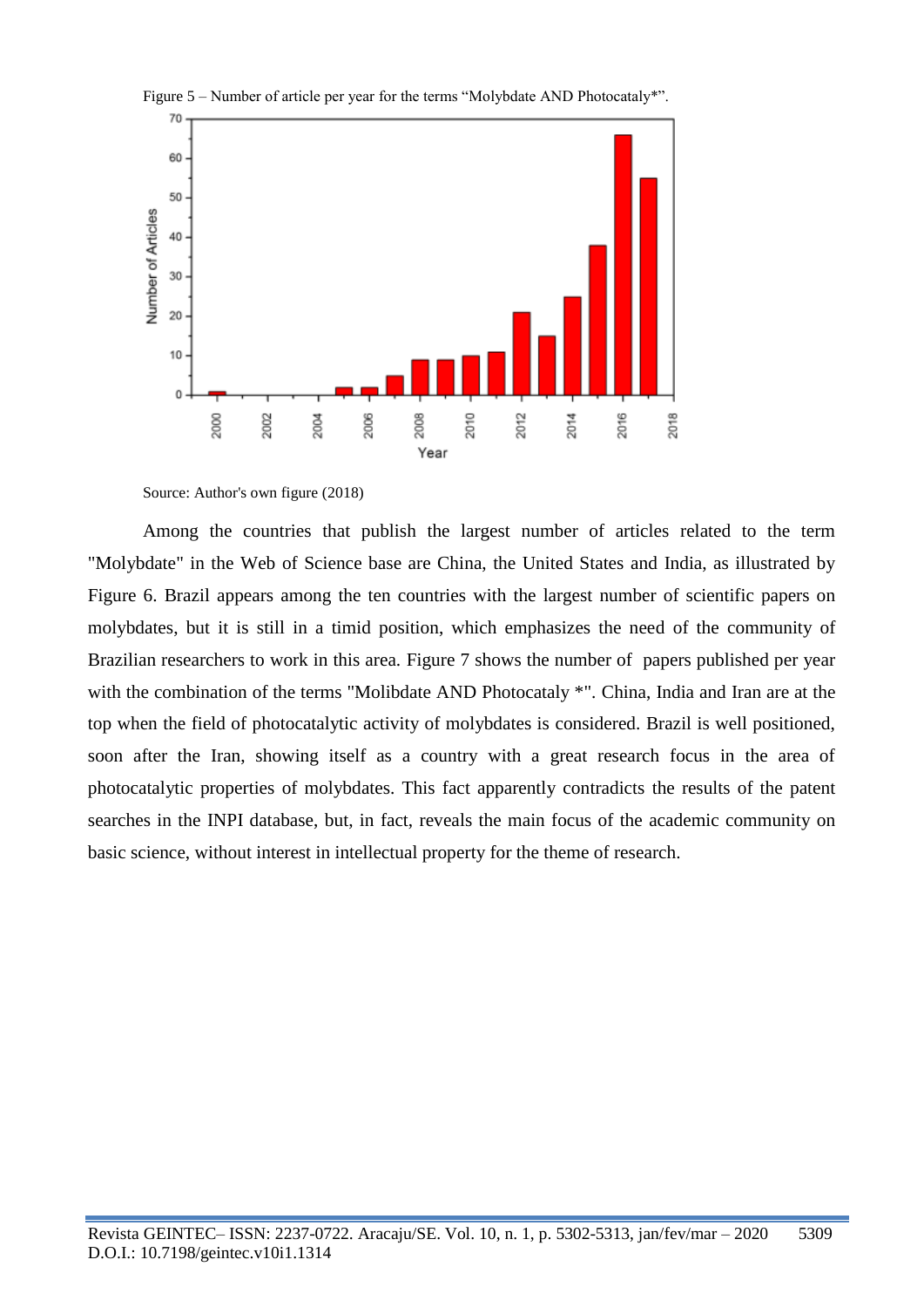

Figure 6 – Number of articles by country of origin for the term "Molybdate".

Source: Author's own figure (2018)



Figure 7 – Number of articles by country of origin for the terms "Molybdate AND Photocataly\*".

When evaluating the total number of publications in relation to the countries of origin (Figures 6 and 7), the ranking is expressively led by China, which is the major world power and has technologies and financing coming from the private sector, to direct research aimed at the discovery or the optimization of the photocatalytic properties of molybdates. Additionally, it was analyzed the areas in which more articles were published on the Web of Science journal base under the terms "Molybdate" and "Molybdate AND Photocataly \*" (Figures 8 and 9). Based on Figure 8 we can see that the three areas that lead the ranking in numbers of publications are Chemistry (29.18%), Materials Science (15.83%) and Physics (8.46%), respectively. Chemistry leads 29.18% of the publication number because it studies new routes of synthesis of new molybdates with different chemical compositions, morphologies and structures as consequence of the great versatility of this family of material. Materials science appears in the second position because it focuses on the

Source: Author's own figure (2018)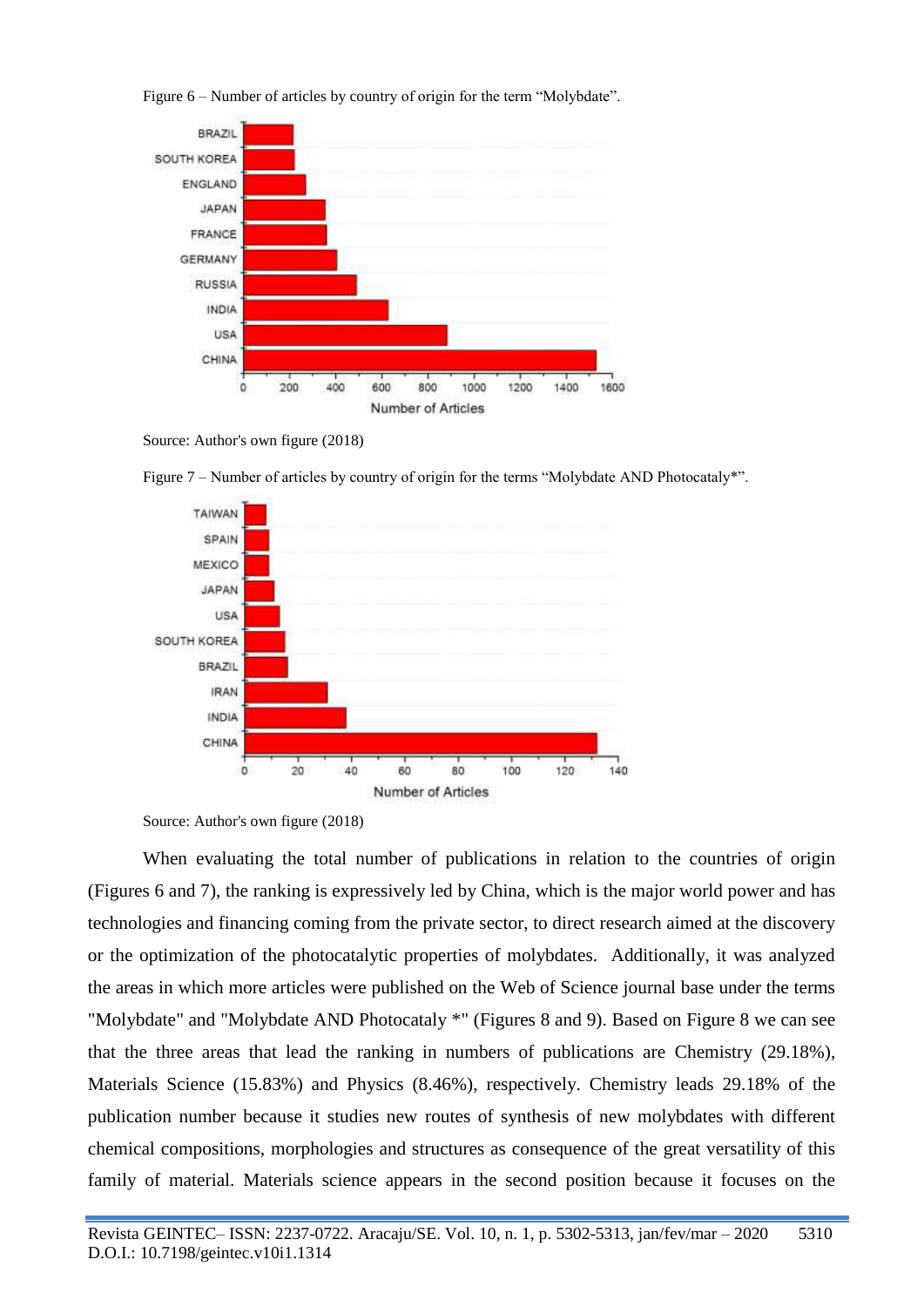optimization of molybdate applications. The physics area appears in the ranking because the molybdates are often studied due to their polymorphic properties under extreme conditions of pressure and/or temperature. These materials are investigated in order to understand the mechanisms that lead to the structural phase transitions. The large percentage of "other" category (23.12%) indicates the vast importance of molybdates in several areas of knowledge.





Figure 9 illustrates the areas that most published with the combination "Molybdate AND Photocataly \*". The areas that led the ranking in numbers of publications are Chemistry (31.58%), Materials Science (24.14%) and Physics (13.79%), the same result for the search using the term "Molybdate". Therefore, based on these results, we can see that chemistry, materials and physical sciences are interested both in the study of the physicochemical properties of molybdates and in the study of their photocatalytic properties. With such an investigation, researchers try to understandi the mechanisms that govern possible applications as well as to search the optimization of the photocatalytic reactions.





Source: Author's own figure (2018)

Source: Author's own figure (2018)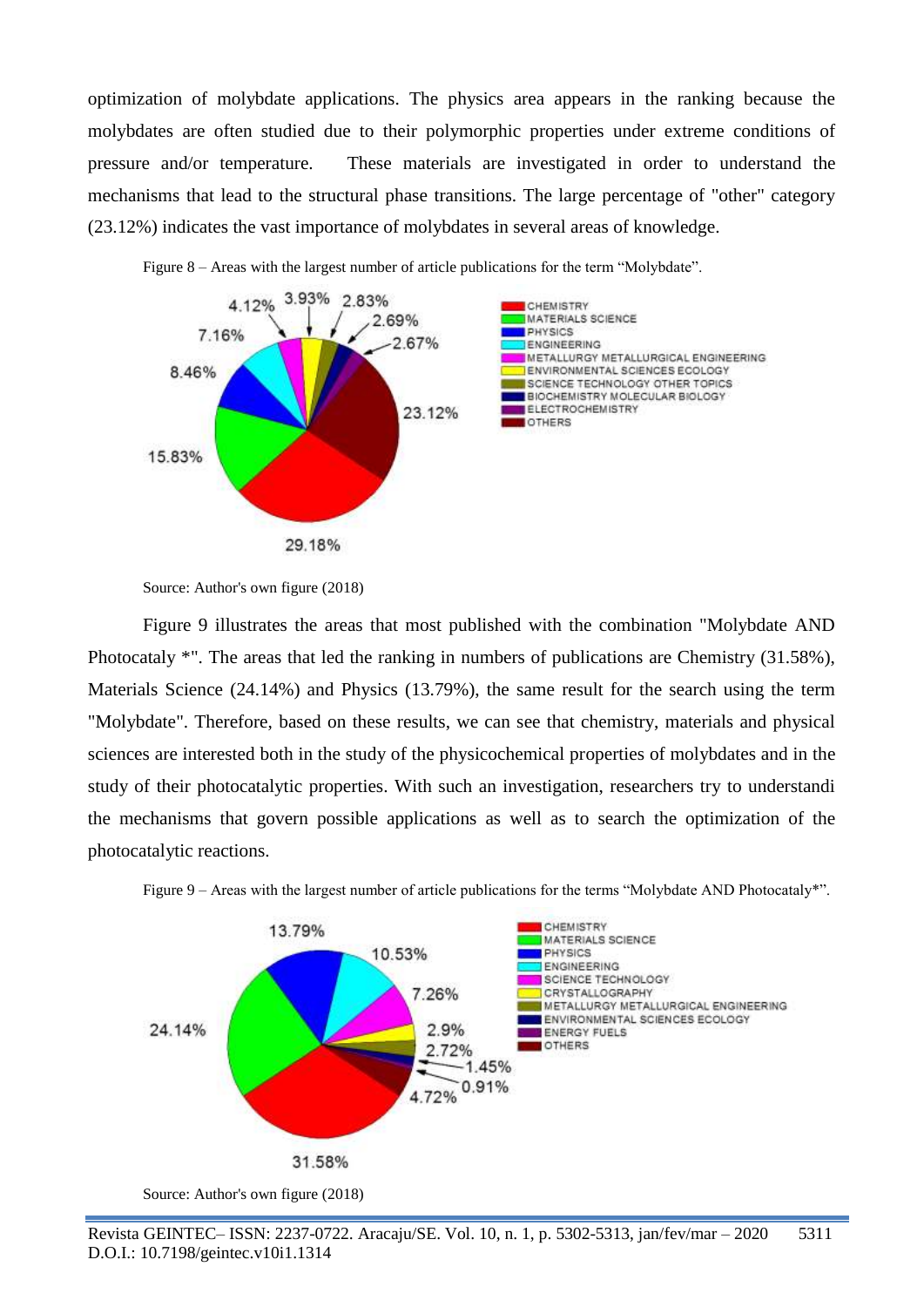### **4. Conclusion**

The survey of patents and scientific papers on molybdates and applications in photocatalysis demonstrated a very expressive result. It confirms a significant interest in the researches on processes of preparation of new materials with different morphologies, size and structures, improving its photocatalytic properties and adding economic value. However, in the records of the Brazilian Patent Database (INPI) it was observed the absence of patent deposits for the terms used in the search, contradicting the results regarding scientific articles, which reveal a good position of Brazil in the ranking of countries that presents the largest number of publish papers on the subject. It was noticed that chemistry, materials and physical sciences are interested both in the study of the physicochemical properties of molybdates and in the study of their photocatalytic properties, which shows a great interest of the academic environment by this class of material.

#### **References**

BRASIL. Ministério da Agricultura, Pecuária e Abastecimento. **Instrução Normativa nº 2, de 3 de Janeiro de 2008.** 2008. Disponível em: <http://www.agricultura.gov.br>. Acesso em: 14 ago. 2018.

CAVALCANTE, L.S. et al. Growth mechanism and photocatalytic properties of  $SrWO<sub>4</sub>$ microcrystals synthesized by injection of ions into a hot aqueous solution. **Advanced Powder Technology** v. 24, n. 1, p. 344–353, 2013.

DII - **Derwent Innovations Index**. 1963. Disponível em: < https://clarivate.libguides.com/webofscienceplatform/dii >. Acesso em 01 set. 2018.

DING, Y. et al. 3D Architectures of Iron Molybdate: Phase Selective Synthesis, Growth Mechanism, and Magnetic Properties. **Chem. Eur. J.** v. 13, p. 746–753, 2007.

EPO - **European Patent Office**: Advanced search. 2018. Disponível em: < https://www.epo.org/index.html>. Acesso em 16 set. 2018.

FU, H. et al. Synthesis, characterization and photocatalytic properties of nanosized  $Bi<sub>2</sub>WO<sub>6</sub>$ , PbWO<sup>4</sup> and ZnWO<sup>4</sup> catalysts. **Materials Research Bulletin** v. 42, p. 696–706, 2007.

GOUVEIA, A. F. et al. Experimental and Theoretical Investigations of Electronic Structure and Photoluminescence Properties of β-Ag<sub>2</sub>MoO<sub>4</sub> Microcrystals. **Inorganic Chemistry** v. 53, n. 11, p. 5589–5599, 2014.

GUIA IPC. 2017. Disponível em < http://ipc.inpi.gov.br/ipcpub/media//guide/pt/guide\_ipc.pdf >. Acesso em 11 ago. 2018.

INPI – **Instituto Nacional da Propriedade Industrial**. 2014. Disponível em: < http://www.inpi.gov.br/>. Acesso em 19 ago. 2018.

LI, D.; XUE, J.; LIU, M. Synthesis of  $Fe<sub>2</sub>(MoO<sub>4</sub>)<sub>3</sub>$  microspheres by self-assembly and photocatalytic performances. **New Journal of Chemistry** v. 39, n. 3, p. 1910–1915, 2015.